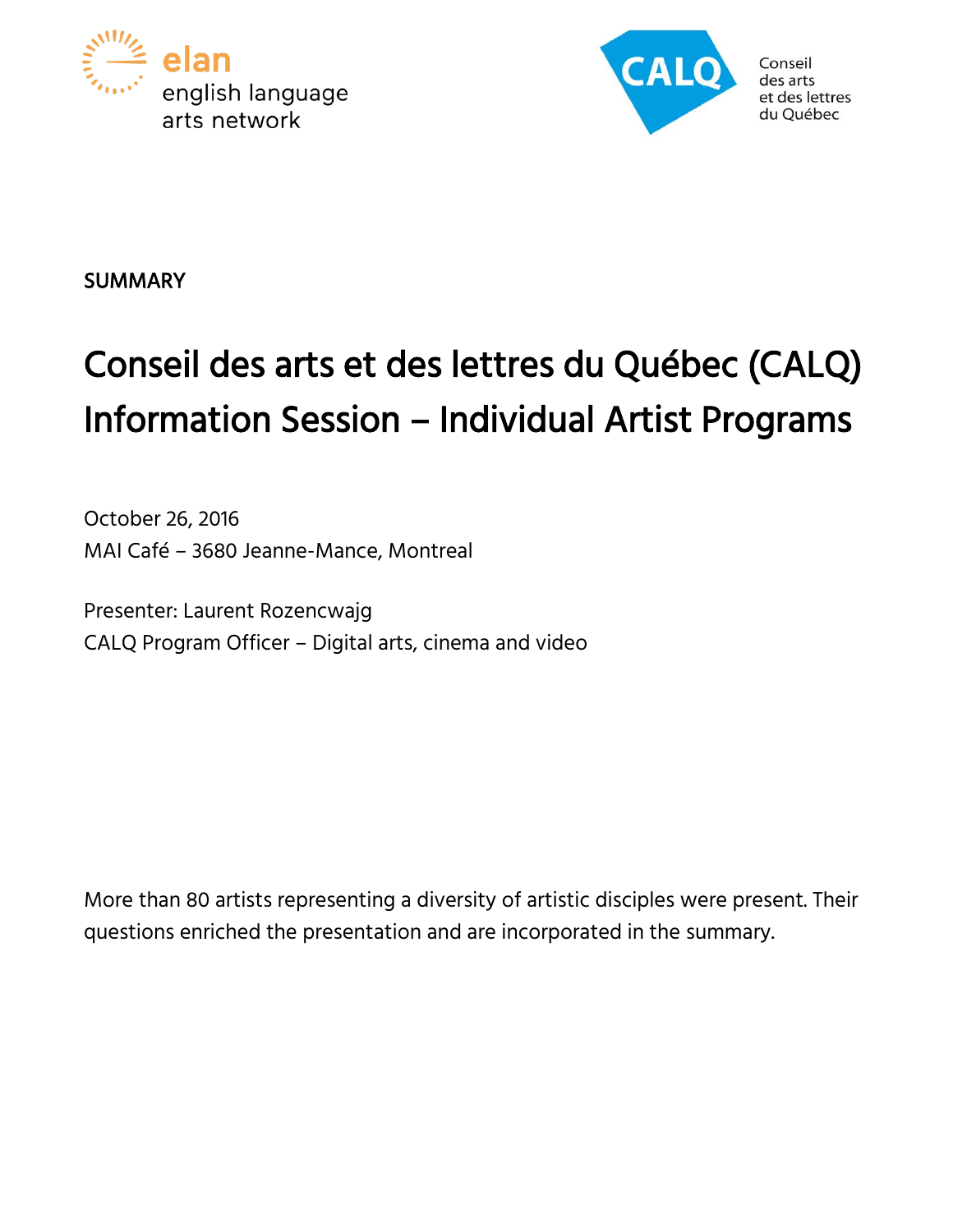The discussion has been edited and condensed, and answers have been paraphrased. The results have been reviewed for accuracy and approved by CALQ.

Text from the original presentation slides appears in blue. Audience questions appear in *italics*. Answers and other supplementary information appear in black.

The original slides are available at [http://quebec-elan.org/portfolio-item/calq-slides/.](http://quebec-elan.org/?post_type=portfolio&p=10552&preview=true) Slide numbers are provided for cross-referencing.

Time markers are provided for cross-referencing with the audio recording, available at [http://quebec](http://quebec-elan.org/?post_type=portfolio&p=10550&preview=true)[elan.org/portfolio-item/calq-full-audio-2016/.](http://quebec-elan.org/?post_type=portfolio&p=10550&preview=true) Please note that there are interruptions from 10:50 to 11:55.

---

- 2:00 Laurent encourages the audience to reach out to CALQ program officers who deal with specific disciplines if they have questions about a given discipline or its programs.
- 2:30 SLIDE 2 Laurent will address the following topics:
	- 1. Who can apply at CALQ?
	- 2. What grants and when to apply?
	- 3. How does it work?
	- 4. Who you can talk to?

#### 3:10 SLIDE 4 – GRANTS VS SUBSIDIES:

- Grant programs are for artists (individuals)
- Subsidy programs are for non-profit organizations

#### 3:40 SLIDE 5 – GENERAL ELIGIBILITY:

- The applicant must be a Canadian citizen or a landed immigrant as contemplated in section 2(1) of the Immigration and Refugee Protection Act. In both instances they must normally reside in Québec and have resided there for at least the preceding 12 months.
- The applicant is a professional artist

If an artist has been away from Quebec for 2+ years they can still apply, but they must prove a fiscal link with Québec through their Carte soleil (health care card).

#### 4:08 SLIDE 6 – PROFESSIONAL ARTIST:

- They create work or practice an art on their own account or offer their services for remuneration especially in the fields under the responsibility of CALQ.
- They have gained the recognition of their peers.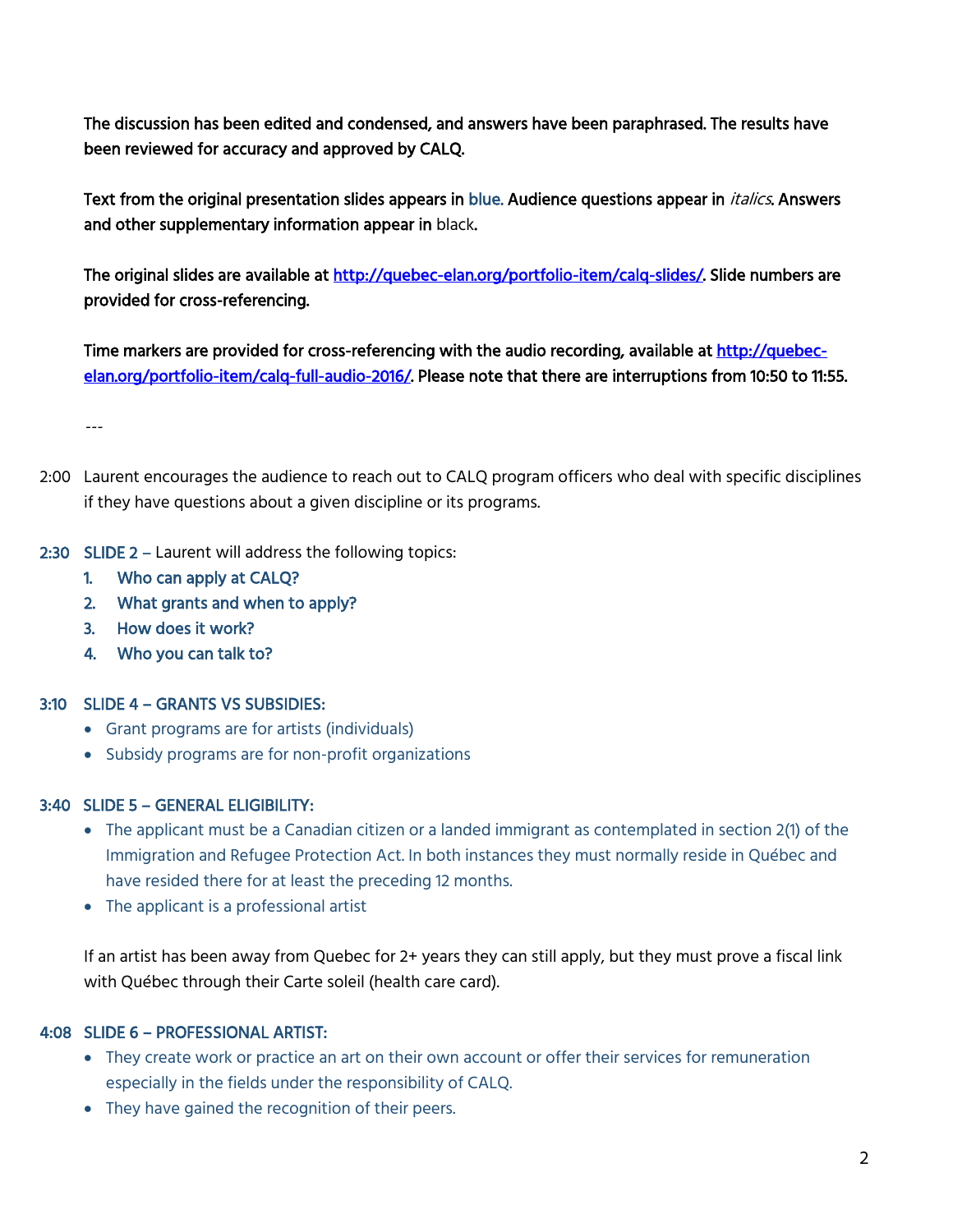They disseminate or publicly interpret their works in places and/or contexts recognized by their peers.

#### 5:20 Q: What about recently graduated students?

A: To be admissible, a student or recent student must have produced at least one work independently of their studies. The work can be produced while they are studying, but they must provide a note from the educational institution stating that the work is not part of the program of study.

#### 6:33 SLIDE 7 – GENERAL ELIGIBILITY

- The artist must have participated in at least one production outside of their training or subsequent to it, in a professional context recognized by their peers.
- If an applicant submits a project in a discipline other than the one in which they normally pursue their career, the project must satisfy the eligibility criteria for the new discipline in which the applicant is applying for a grant.

In the latter case, the artist will still have to have produced at least one project in the new discipline before they can apply for that discipline.

- 7:35 Q: Does the production have to happen in Quebec? A: No.
- 7:45 Q: Would Fringe productions count as professional productions? A: The Fringe would count as long as the work was produced independently of one's studies. The main concern is that it was presented in a context recognized by one's peers.

#### 8:15 SLIDES 8-9 – TWO CATEGORIES OF ARTISTS:

- **Emerging Artist:** The applicant must have a maximum of five years of professional artistic practice at the time of filing the application.
- Development: The applicant must have a minimum of two years of professional artistic practice at the time of filing the application.

Professional artistic practice is considered to begin starting with the first work produced independently. Artists who have between 2 and 5 years of practice can apply to both categories.

- 9:04 Q: What about artists who've been working for a long time, 10-15 years? A: They are considered to be artists in development.
- 9:30 Q: What if an artist takes a hiatus from an artistic domain before doing another project in that domain? A: If an artist was working on a project in 2010, then stopped, and wants to apply now, they would be considered in development.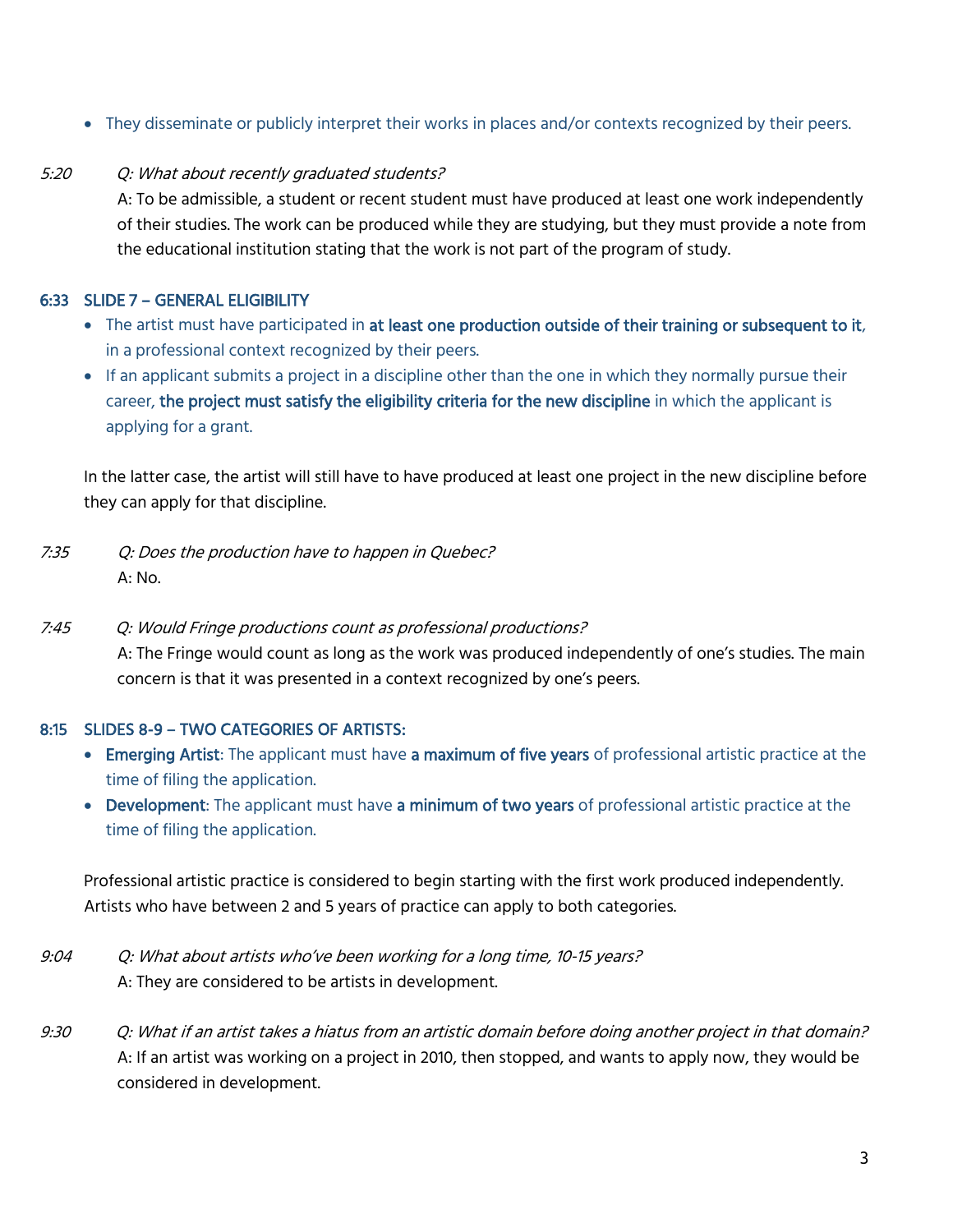- 10:57 Q: Is experience counted once you start working on a project, or once you start disseminating it? A: In cinema the year that counts is the year when the work is publicly shown. You can work for 5 years on a film, but the year when you present it is when the count starts. For a musical album, the count would start when the album is released.
- 11:55 Q: When I perform but am not paid, is that considered "professional"? A: Yes, as long the performance occurs in a context recognized by your peers.
- 12:10 Q: Are educational videos counted as a context recognized by peers? A: Educational videos, YouTube videos, etc. are not admissible. The focus is on contexts where your work is chosen among others through an editorial process.
- 13:00 Q: If you're a writer on a film, does that count as an experience? A: Yes, but to apply for a grant in cinema you have to have directed at least one film.

#### 13:22 SLIDE 10 – TWO CATEGORIES OF ARTISTS:

- Emerging Artist: An applicant cannot submit more than one application per section in the Emerging Artist category in the same fiscal year.
- Artist in Development: An applicant can submit no more than five separate applications and can receive a maximum of five grants in any given fiscal year for the CALQ

An emerging artist can apply only once per fiscal year for a research and creation grant, once for professional development, once for travel, etc. An artist in development can submit no more than five applications across all CALQ grants (research and creation, professional development, travel, etc.).

14:05 Q: As an artist in development, can you have one application in, then submit a second application for a different project without having received a response on the first grant? A: Yes.

### 14:40 SLIDE 11 – OTHER CONDITIONS:

- For open applications with no set deadlines, an application must be submitted at least four weeks prior to the project start date to be deemed eligible.
- An applicant who has already received financial support under a CALQ grant program, regardless of the section, is obliged to produce a Report on the use of the grant.

If an applicant has an active grant-funded project, they can continue to apply for other grants up to the project end date. However, after the project end date, the applicant cannot apply for additional grants until the final project report has been submitted for the active grant-funded project. Laurent suggests adding a two-month window at the end of a project timeline to account for this.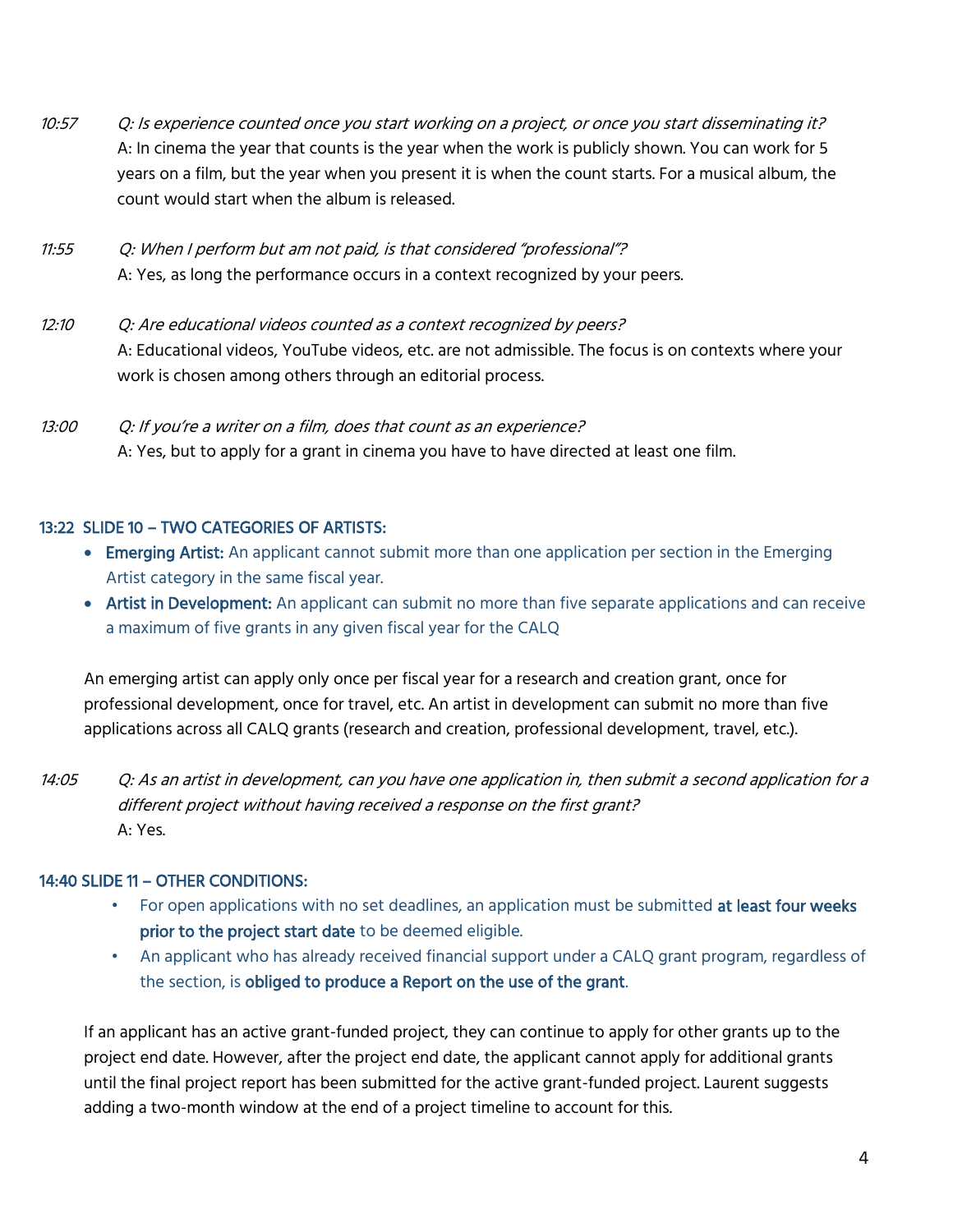| 16:38 SLIDE 12 - DISCIPLINES  |                         |                               |
|-------------------------------|-------------------------|-------------------------------|
| <b>Circus</b>                 | Chanson                 | Arts and crafts               |
| <b>Multidisciplinary arts</b> | <b>Cinema and video</b> | <b>Music</b>                  |
| <b>Digital arts</b>           | Dance                   | <b>Architectural research</b> |
| <b>Visual arts</b>            | <b>Literature</b>       | <b>Theatre</b>                |
|                               |                         |                               |

Note, chanson is a specific genre. The word does not have a direct equivalent in English.

- 17:15 Q: What about collaborations? e.g. a collective that works in multimedia, music, and digital arts. A: Depends on the project. In this specific case the program officers would discuss which jury should evaluate the project. It depends on how the disciplines are combined. However, only one person from the collective could apply. That person would receive the money and be in charge of dividing the money between the collective members, as well as sending the final report.
- 18:48 Q: For visual arts, if you have a painting in a collective show, does that apply for travel grants? A: Yes, if you're invited by the exhibition. Travel grants work if you have an invitation from an organization – you need an invitation letter.
- 19:28 Q: Where does performance art fit? A: Laurent's first intuition would be that it could be in visual arts, because that encompasses video, photography, illustration. But it really depends on your practise and where you come from.

20:20 Q: To fund a collective project, should a representative of a collective apply as an individual artist or a member of that collective? A: As an individual artist. They'd be the head of the collective but they could write their application as "we" e.g. "we want to do...". CALQ simply wants to deal with one person.

21:20 Q: For music, for travel grants, how many invitations are required to apply for travel grants to fund a tour with multiple destinations? A: It depends. You can combine different destinations, but you'll need an invitation to justify each one.

22:10 Q: For visual artists, if you rent a gallery space, there's no selection process – you're paying money to show your art. Does that count? A: Contact the specific discipline program officer for visual arts to confirm.

23:00 Q: If you rent a space to disseminate sound art, does that count as a professional showing? A: There would be a discussion between the program officers to determine this. It will always depend on the context of your presentation. Email or phone your discipline's program officer for details.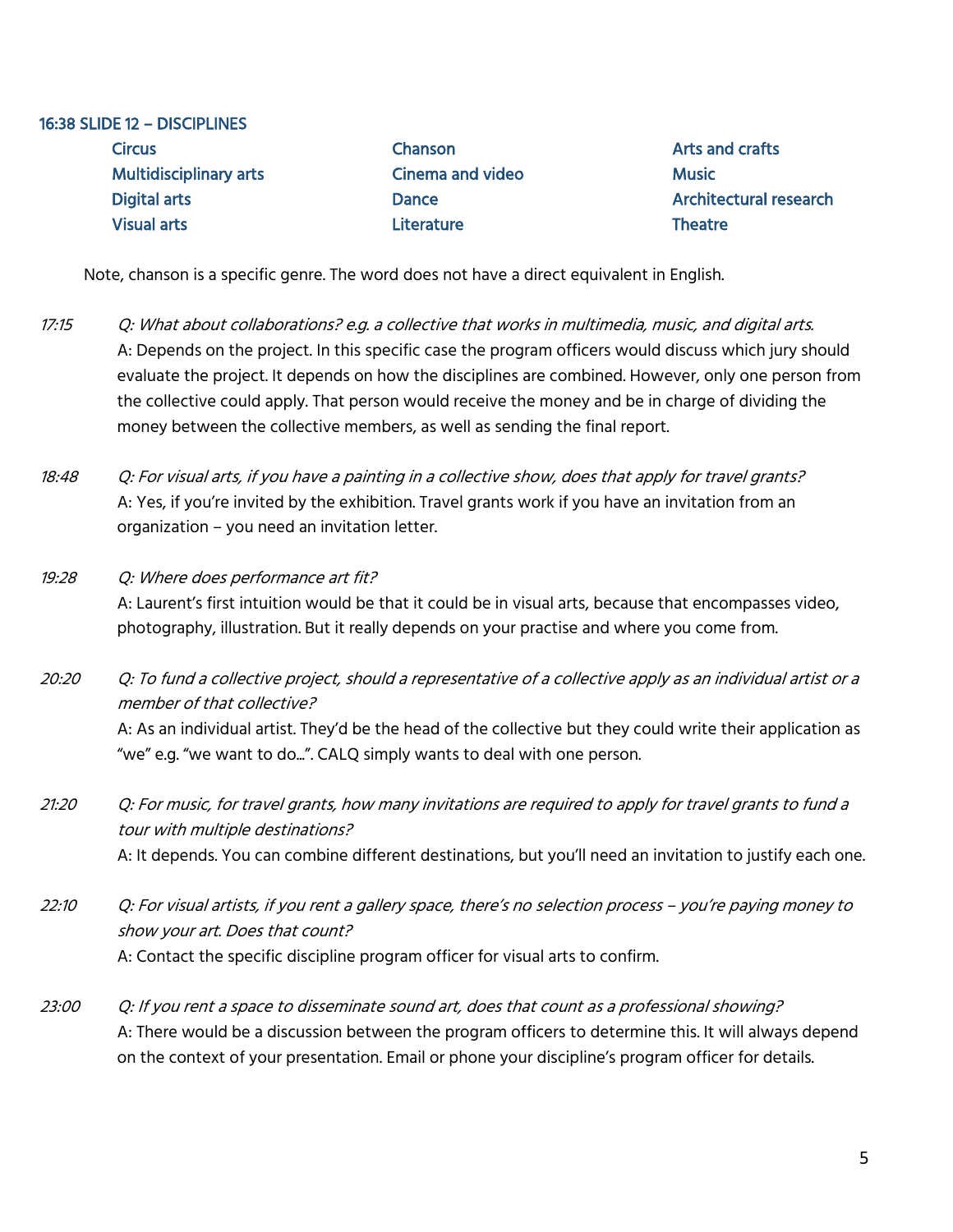- 23:50 Q: Maximum 5 applications per year, is that project and travel cumulative? A: Yes, that's all categories cumulative.
- 24:04 Q: Most theatre practitioners work under a company name, not their own individual name. In those cases, should they apply as an individual artist or an organization? A: That would need to be discussed. Individual artistic grants in theatre are mostly intended to cover the writing of a piece rather than production. There are programs for production companies under organizational subsidies. An individual could work for a company, but could still apply for their own projects. If you're a director working for a company, your experience counts towards applying for creation as an individual artist.
- 26:05 Q: Do artists need to be paid a certain amount for an engagement in order to receive a travel grant? A: No. CALQ prefers if artists are paid, but for the travel grant, what's admissible is your travel fees, per diem, and accommodations. If you get a per diem or other payment for going abroad, even better.
- 27:05 Q: What if you're traveling for research, not a residency or a show? A: Those fees are admissible in the research and creation grant, not the travel grant. Travel grants are intended for disseminating your work, acting as a resource person for a seminar, etc.

#### 27:56 SLIDES 14-15 – TRAVEL

#### Application deadline: Anytime

Support for professional artists and writers to travel to accept invitations to participate in activities related to their artistic disciplines or career development.

#### Maximum allowable amount - determined by the destination

- \$750: Québec (except Îles-de-la-Madeleine), Ontario and the Maritimes (except Newfoundland)
- \$1000: Nord du Québec (except Nunavik), Îles-de-la-Madeleine, other provinces of Canada and New England
- \$2000: Nunavik, United States (except New England), Europe and Mexico
- \$2500: Africa, Asia, Oceania, Central America, South America

#### 29:07 SLIDES 16-17 – PROFESSIONAL DEVELOPMENT

#### Application deadline: Anytime

Support for artists to participate in internships, workshops, seminars or conferences to expand their knowledge, invigorate their artistic approach and acquire greater mastery of their art.

#### Maximum allowable amount – \$9,000

#### Eligible projects:

- Participation as a resource person in workshops or specialized events in or outside Québec
- Travel upon an invitation from inside or outside Québec to enable the applicant to present and expand the influence of his artistic work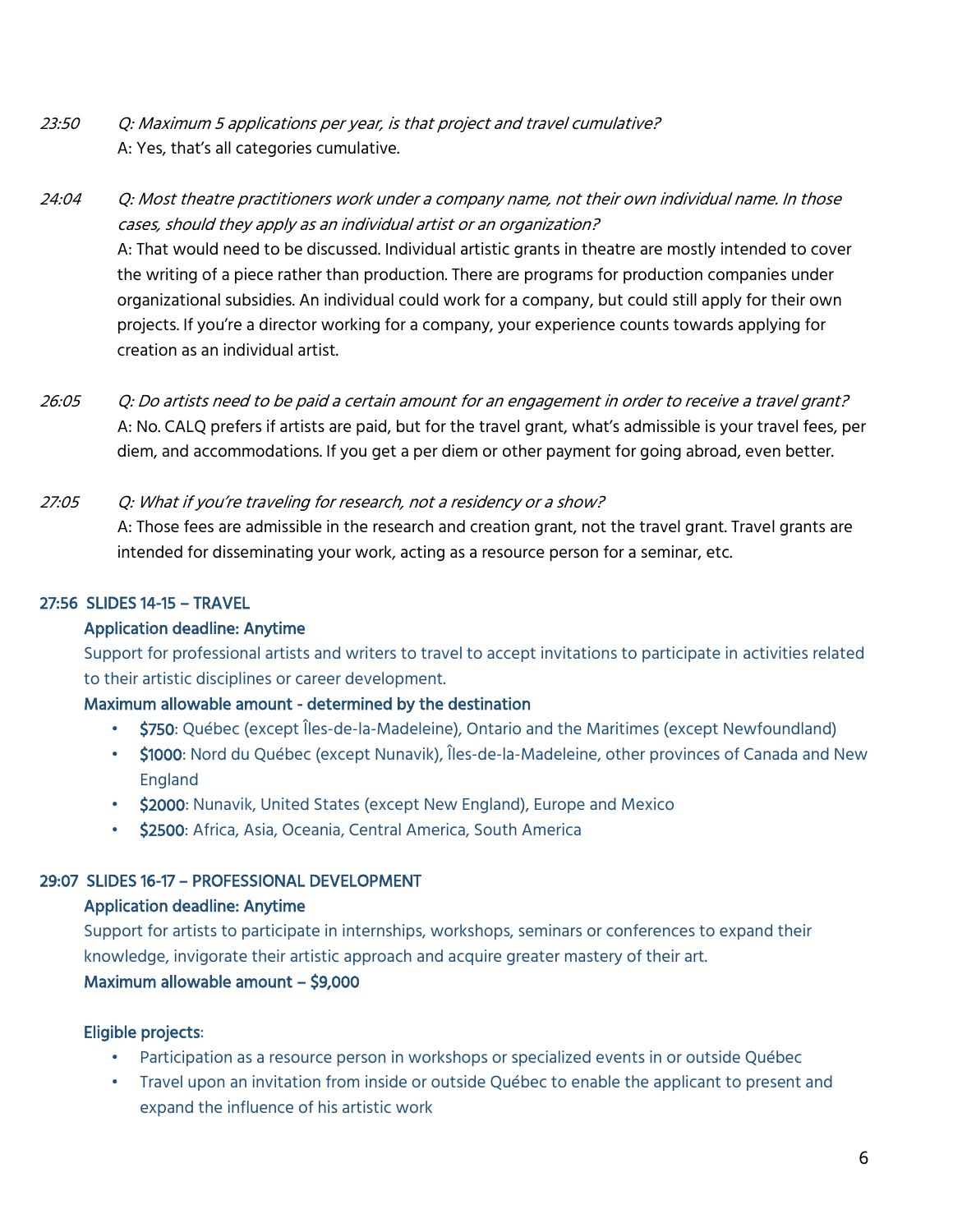#### • Travel to engage in a research and creative residency

Both Travel and Professional Development grants are available for emerging artists and artists in development.

31:00 Q: For a creative residency, would you have to be the mentor or could you apply as a mentee? A: Both are admissible.

# 31:30 SLIDE 19 – RESEARCH, CREATION AND EXPLORATION Application deadline: Anytime (Emerging Artists only)

Support for research, creation and exploration intended to help launch an artist's professional career and foster his integration into professional circles engaged in the arts and literature. Maximum allowable amount – \$15,000

CALQ does not finance a first work – you need to have produced a first work in order to apply.

32:15 Q: Let's say you're a painter with 10 years' experience, and you decide to start doing cinema. Are you an emerging artist in cinema?

A: No, you're in development. The only exception is for writers. If you have 10 years' experience in cinema and you begin writing, you'll be considered an emerging writer.

33:12 Q: For writers, does publication in newspapers and media count as recognition by your peers? A: Ask the literature program officer to be sure. Publishing in a literary or artistic publication counts.

#### 34:07 SLIDE 20 – RESEARCH AND CREATION

#### Application deadline: Anytime (Development artists)

Support for research, writing, the creation of works and the realization of projects that nurture the evolution of an artistic or literary approach.

Maximum allowable amount – \$25,000 | \$50,000 (cinema, video, and digital arts)

In cinema, this grant covers a project from research until the zero copy. In other disciplines, it covers the research and development of a project. You can divide your project into phases and submit different applications for each, e.g. writing, production, and post-production. Marketing and promotion are not admissible fees in this grant.

#### 35:42 SLIDE 21 – PROMOTION

#### Application deadline: Anytime (Development artists)

Support for the production of promotional tools to expand an artist's career or their work's influence in order to broaden their dissemination network and diversify financing sources.

Maximum allowable amount – \$20,000 – arts and crafts, digital arts, cinema and video, visual arts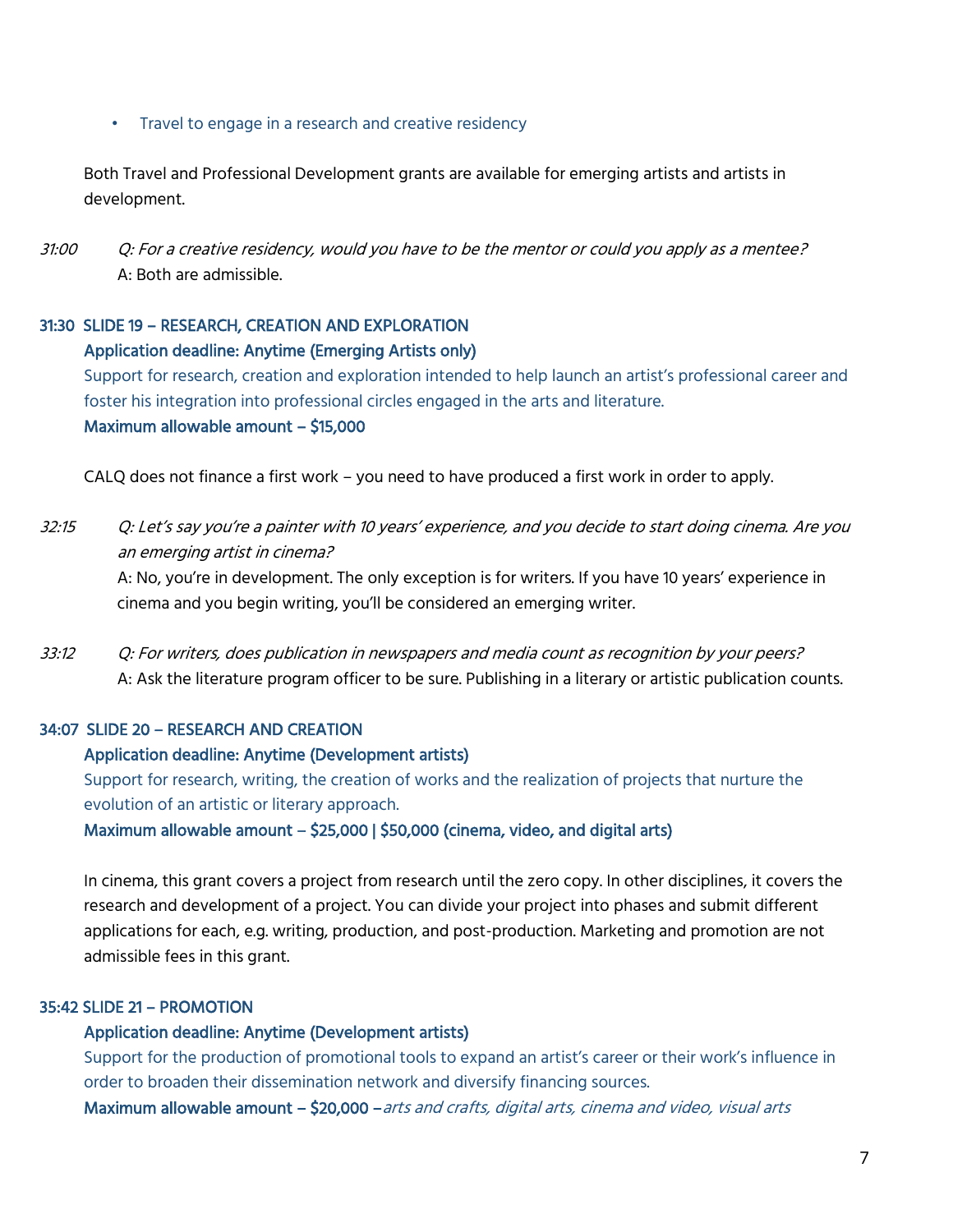The purpose of this grant is to allow artists to work on their portfolio or have a critical view on their art corpus. To apply, an artist needs to work with a commissaire or a critic to have an analysis of their work.

#### 36:23 Q: Would an illustrated book fit in that category?

A: It depends. If you want to work with a literary or visual art critic on your work, that would fit.

#### 36:49 SLIDE 22 – COMMISSIONED WORKS

#### Application deadline: Anytime

Support for projects realized in collaboration with an organization that commits to contribute to the production and dissemination of an original work, either in the context of a host facility or not. Maximum allowable amount – \$15,000

arts and crafts, digital arts, cinema and video, visual arts, architectural research

- 37:15 Q: If it's an open call, like a public art commission, and the budget is set, and you receive the commission, can you still apply to this grant to increase the budget? A: Yes.
- 37:30 Q: Would the \$15,000 cover elements of the project like production costs, or just the artist's fee? A: You can spend it the way you want. When you apply at CALQ you can't allow yourself an artistic fee. You can only allow yourself a subsistence fee of max. \$1700 per month. Otherwise, if you apply and get the grant, you can decide to apply part of the amount to subsistence fees, and part of the amount to the production costs.
- 38:28 Q: I lead cultural mediation projects, inviting citizens to help paint murals. Am I considered the artist? A: Cultural mediation is not admissible at CALQ. However, if you apply to work on a mural as a specific piece of artwork, that could be admissible. Then, afterwards, you could create the cultural mediation project around the artwork and apply for other (non-CALQ) grants to run those activities.
- 40:23 Q: If you got a commission to do a backdrop for TV, is that an artistic work? A: Contact the visual arts program officer to verify this.
- 40:49 Q: What percentage of applications to CALQ are approved? A: The acceptance rate is currently 23%. Last year it was 15%. It is usually between 15% and 20%.
- 41:32 Q: Is there an advantage to applying for grants at the beginning of CALQ's fiscal year, versus the end? A: No. You can apply at any time. CALQ has internal rules and measures; there is always a set amount available per period. Whenever you apply, you get a response in 3 months maximum.
- 42:34 Q: So there are no grants for production of a work in dance?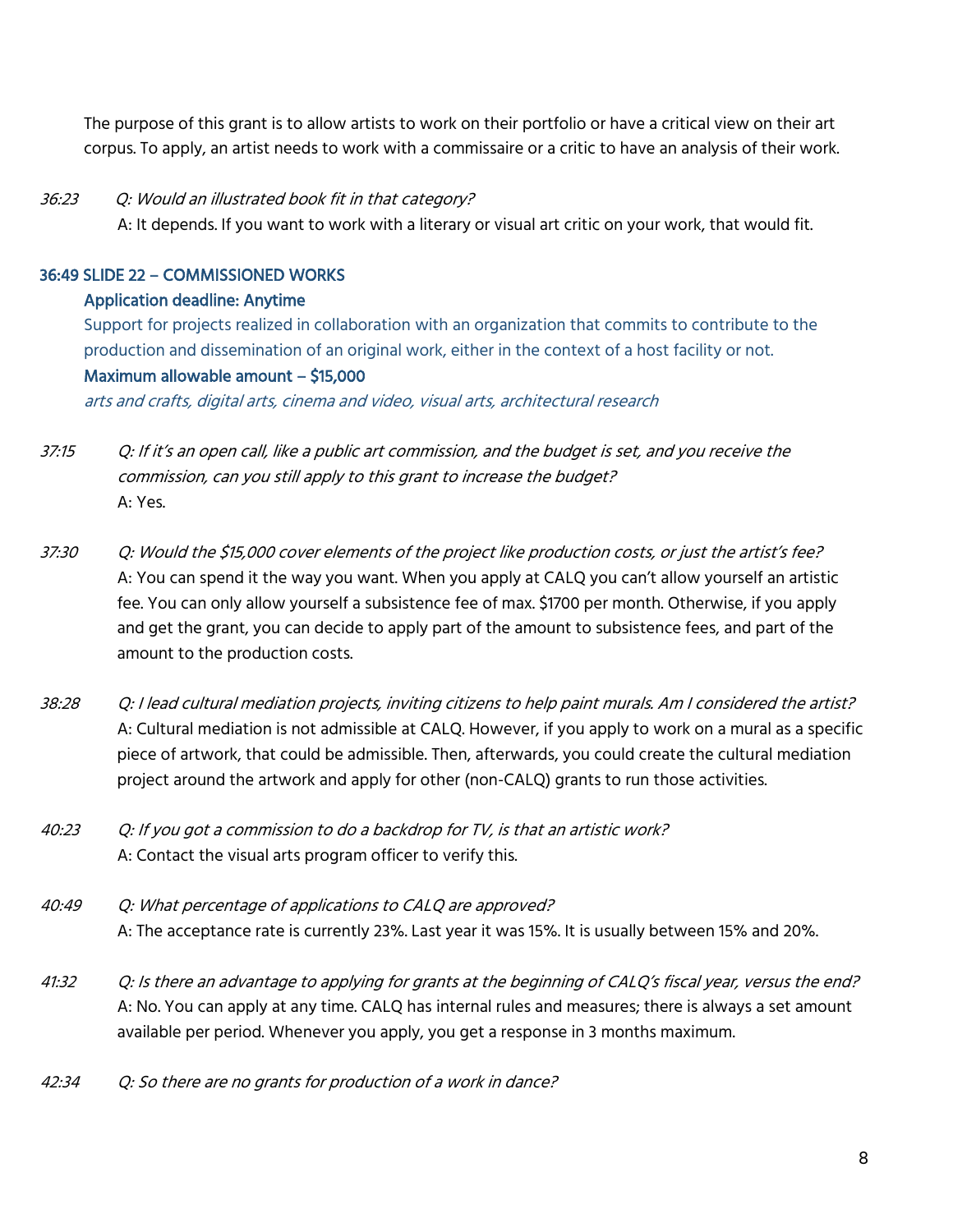A: The bursary in production is for organizations. You can apply as an individual for research and creation, up to the point of having a finished choreography. Production fees, materials, etc. would be admissible to the bursary for organizations. Contact the dance program officer for more information.

#### 43:38 SLIDE 23 – VARIOUS GRANTS:

#### CALO - October 26, 2016 - Grants for artists



#### 44:12 Various grants:

- The grant for literary shows is open only to writers.
- For the studios grant, each studio has a specific due date; consult CALQ's website for the list. Each studio is open for applications from specific disciplines.
- The Acquisition and Marketing program is for visual artists to apply to acquire material for their practice. That program was transferred recently to CALQ from SODEC.
- Exploration and Digital Deployment is a new program open to artists in all disciplines who integrate digital technology into their art. It's a very open program; the main objective is to encourage artists to work with digital media. The due date is February 1, and the maximum grant amount is \$100,000.

## 46:34 Q: Let's say you're a visual artist with an established practice who begins integrating digital technology. Do you have to make a first digital work before applying to the Exploration and Digital Deployment program?

A: No. Each artist is admissible for this program. You just need to be admissible in your own discipline. You don't need to have experience in digital arts to apply.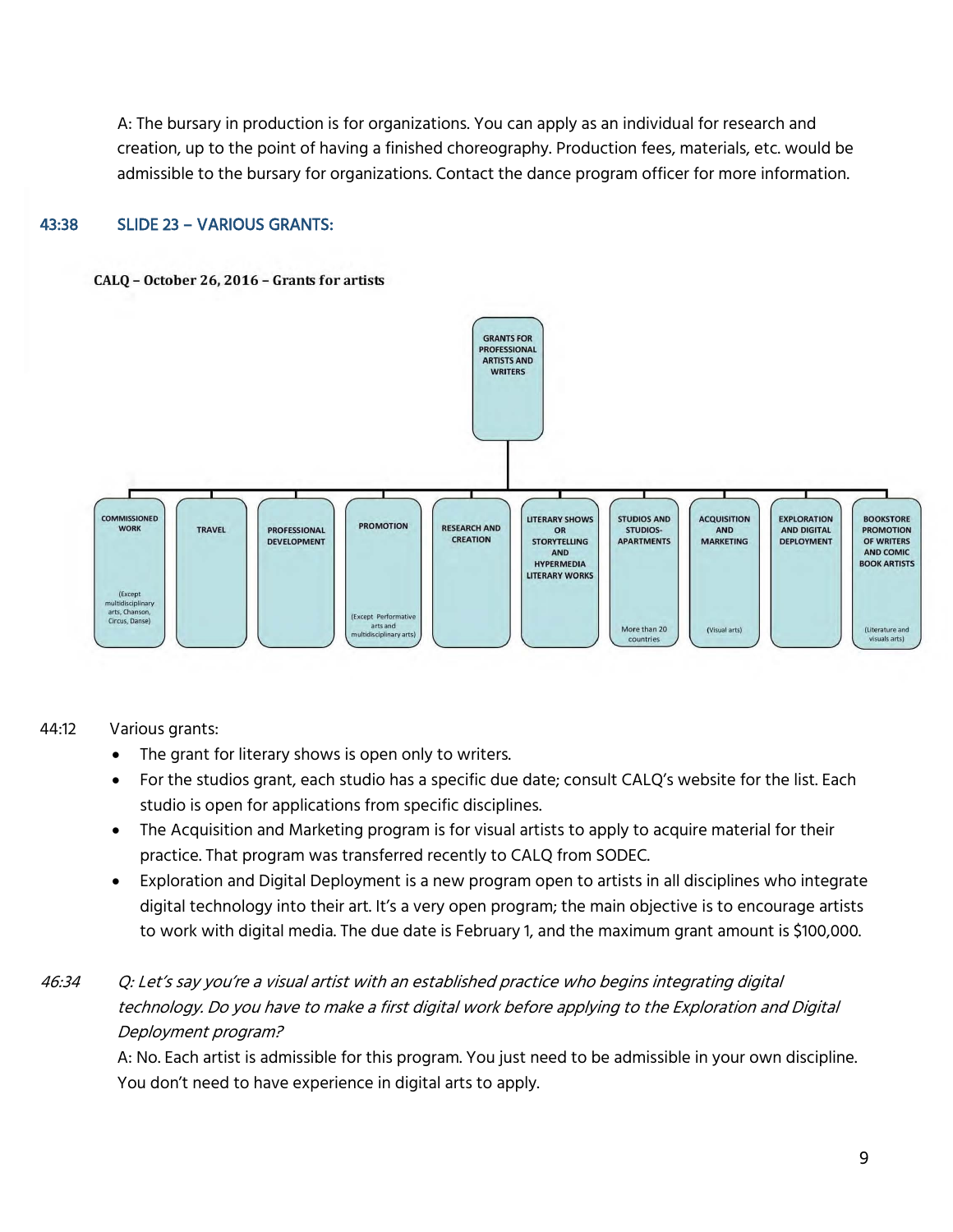- 47:52 Q: What kind of digital art is included? Games? Apps? Is it supposed to be experimental? A: Yes. For instance, an ordinary web series wouldn't be admissible. The goal is to push the limits of digital arts, but the means of doing so can be games, apps... the sky's the limit.
- 48:44 Q: It's not supposed to be a lucrative project, right? A: Not necessarily. If it's lucrative for the artist, even better.
- 49:11 Q: Does this include projection media, 3D mapping? A: Yes.
- 49:21 Q: For the acquisition program, would the purchase of computers or digital software apply? A: Yes.
- 49:55 Q: For the digital program, considering a project with dance and media arts, would you recommend applying for the new digital grant, or should you apply in the media arts program? A: It depends on the project. If it pushes boundaries with media and digital arts, it would be a good idea to apply for this particular grant.
- 50:45 Q: Would things like using sound software in a particular way sound software or microphones would that be considered digital? A: Sound art is admissible for the digital art grant, but ultimately it depends on your project. If the project pushes boundaries and innovates, it could be a good fit for the digital exploration grant.
- 51:56 Q: In certain research and creation grants, you're not allowed to apply for equipment, is that right? A: You can apply for equipment, but you have to prove that the acquisition of the equipment is less expensive than renting it.
- 52:19 Q: For the acquisition program, are other SODEC programs still at SODEC? Has it changed at all? A: Other SODEC programs have not moved over to CALQ. Check the website or with the digital arts program officer to find out about any changes to the program details.
- 53:20 SLIDE 24 Laurent encourages artists to use the CALQ website's Find A Grant tool to search by artist type, discipline, region, or type of grant.

Territorial grants: CALQ has partnerships with most territories in Quebec that provide specific grants to artists in those regions.

All information about grants – eligibility, presentation, required documents, evaluation, reporting obligations – is available on the CALQ website. Forms, including report forms, are listed under Tools and References, but artists are encouraged to use CALQ's online system. Eligibility information includes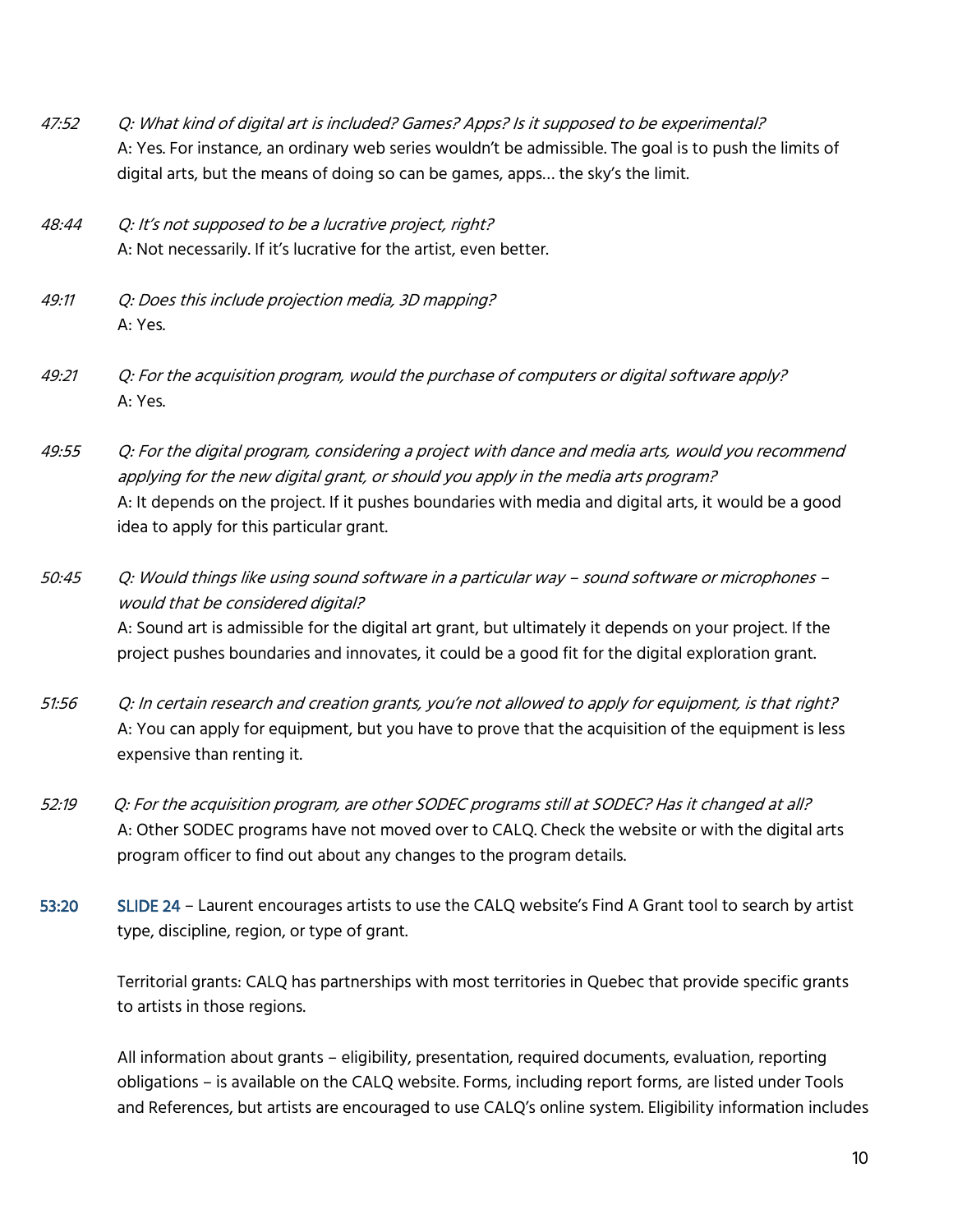eligible projects and expenses. Read this information before developing your application. Before submitting an application, phone your program officer and ask any questions you might have.

## 56:55 Q: How long does it take to schedule a conversation? Can CALQ officers review an application in advance?

A: CALQ staff try to respond as fast as they can. CALQ's role is to be neutral, so they cannot provide feedback on applications in advance beyond confirming that an application is clear and complete.

58:17 Q: If something is missing from an application, it's automatically rejected, right? A: Not necessarily. The main reason an application is rejected is because the applicant lacks the profile for the discipline (first work produced already, etc.), because the project starts too soon (a problem for paper applications), or because the budget doesn't fit what is admissible. The program officer may point out certain elements that affect the application's admissibility, but applications are ultimately evaluated by the jury of peers.

#### 1:00:15 SLIDE 26 – HOW TO APPLY FOR A GRANT

#### By mail:

• [Download form](https://www.calq.gouv.qc.ca/en/aides/recherche-et-creation-2/?profil_0=160&profil_1=164&profil_2=168&disciplines=220/) [on](https://www.calq.gouv.qc.ca/en/aides/recherche-et-creation-2/?profil_0=160&profil_1=164&profil_2=168&disciplines=220/) [CALQ's](https://www.calq.gouv.qc.ca/en/aides/recherche-et-creation-2/?profil_0=160&profil_1=164&profil_2=168&disciplines=220/) [website](https://www.calq.gouv.qc.ca/en/aides/recherche-et-creation-2/?profil_0=160&profil_1=164&profil_2=168&disciplines=220/)

#### Online : [Mon Dossier CALQ \(online\)](https://www.calq.gouv.qc.ca/en/)

- Grant applications
- Report on the use of a grant
- Update your personal data

There is no difference in evaluation between electronic and paper applications. You will receive an answer a bit faster if you apply online. You can update your data and report on previous grants online as well.

- 1:01:18 Q: Can artists get feedback on unsuccessful applications? A: Only by phone.
- 1:01:45 Q: What's a report on the use of a grant? A: After a grant project is complete, you have to report on how the money was used. You can download a paper form for the report on CALQ's website or you can do it through the online system.
- 1:02:14 Q: If you received a grant before the online system was introduced, can you report on it online? A: Yes. You can create a Mon dossier CALQ account by going through CliqSecur (the Quebec government's system to verify your identity) and manage previous grants that way.
- 1:03:01 Q: Are grants taxable?

A: Yes. Every time you get a grant, you get a T4. Sometimes CALQ can schedule payment to fall in the financial year in which expenses will be incurred.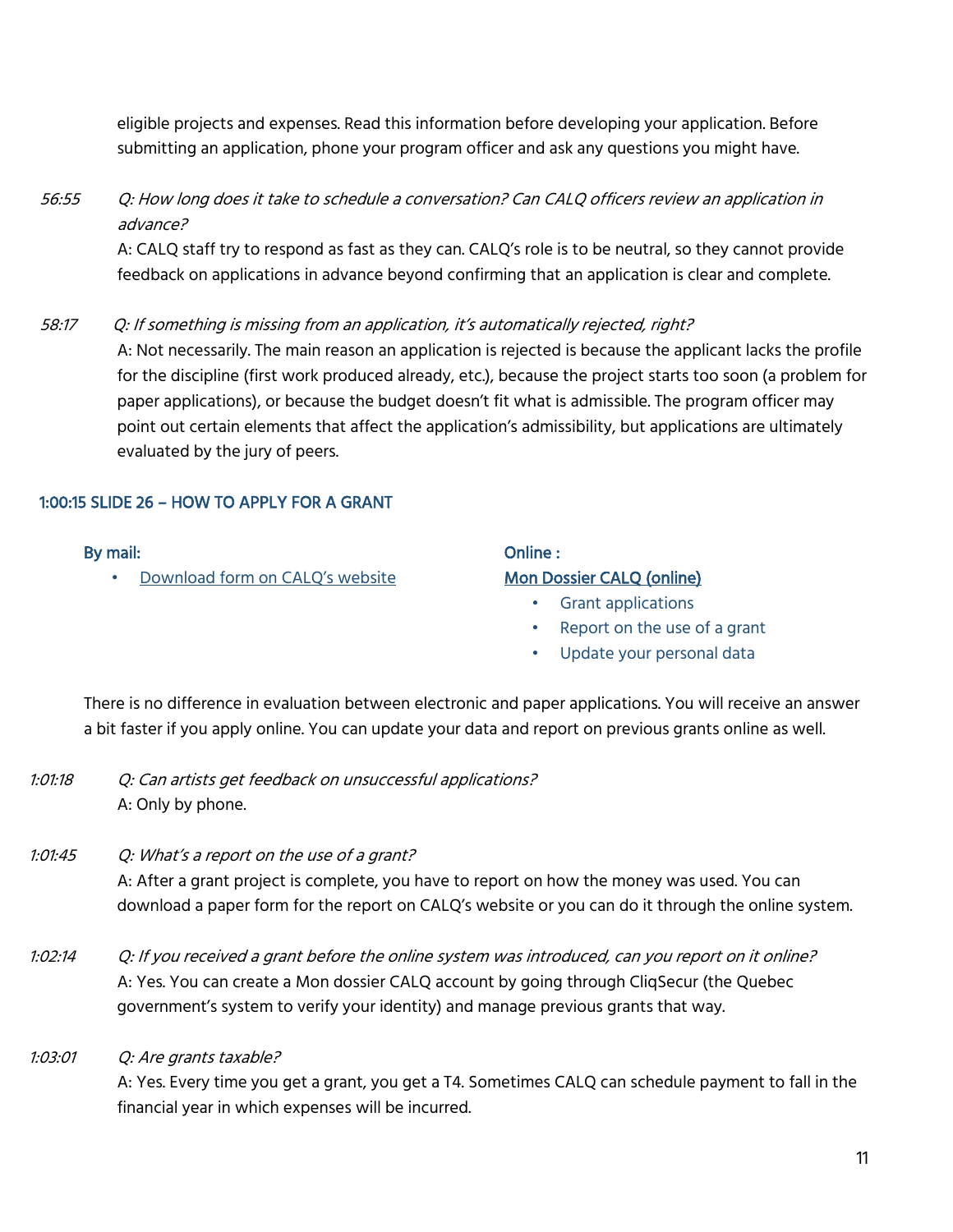#### 1:03:39 Q: Are there any preferences as to the language of applications?

A: No. French and English applications are treated equally. Jurors must be bilingual, but jury sessions are held in French. In cinema, 20-30% of applications are in English.

#### 1:04:39 SLIDE 27 – THE PROCESS

- Filing of applications
- Validation of the application
- Evaluation of the application by a jury of peers
- Decision
- Announcement of the results in writing (approximately three (3) months after the date of filing)

After an application is filed, the program officer validates the application. The peer jury evaluates the application; program officers do not comment on artistic merit.

#### 1:05:19 SLIDE 28 – Applications are evaluated by a jury of peers

A jury of peers must consist of 3 to 5 people, men and women, selected to reflect the diversity of practices, territorial representation, generational representativeness and the ethnocultural diversity of the population.

Most juries are 50-50 men and women. The jury has to reflect a diversity of practices (e.g. for cinema: animation, experimental film, installation...). Each jury must include at least one person from outside Montreal or Quebec City. CALQ has a diversity action plan that mandates the jury to include different ethnocultural backgrounds.

#### 1:06:54 SLIDES 29-31 – PROGRAM OFFICERS

André Boileau Music and chanson 418 528-8102 ou 1 800 608-3350 [andre.boileau@calq.gouv.qc.ca](mailto:andre.boileau@calq.gouv.qc.ca)

Denise Denis Circus, multidisciplinary arts, danse 514 864-2393 ou 1 800 608-3350 [denise.denis@calq.gouv.qc.ca](mailto:denise.denis@calq.gouv.qc.ca) Marianne Thibeault Visual arts, arts and crafts and architectural research 418 528-2582 ou 1 800 608-3350 [marianne.thibeault@calq.gouv.qc.ca](mailto:marianne.thibeault@calq.gouv.qc.ca)

Laurent Rozencwajg Digital arts, cinéma and vidéo 514 873-9821 ou 1 800 608-3350 [laurent.rozencwajg@calq.gouv.qc.ca](mailto:laurent.rozencwajg@calq.gouv.qc.ca)

Guillaume Thériault Theatre and literature 514 864-7719 ou 1 800 608 3350 [guillaume.theriault@calq.gouv.qc.ca](mailto:guillaume.theriault@calq.gouv.qc.ca)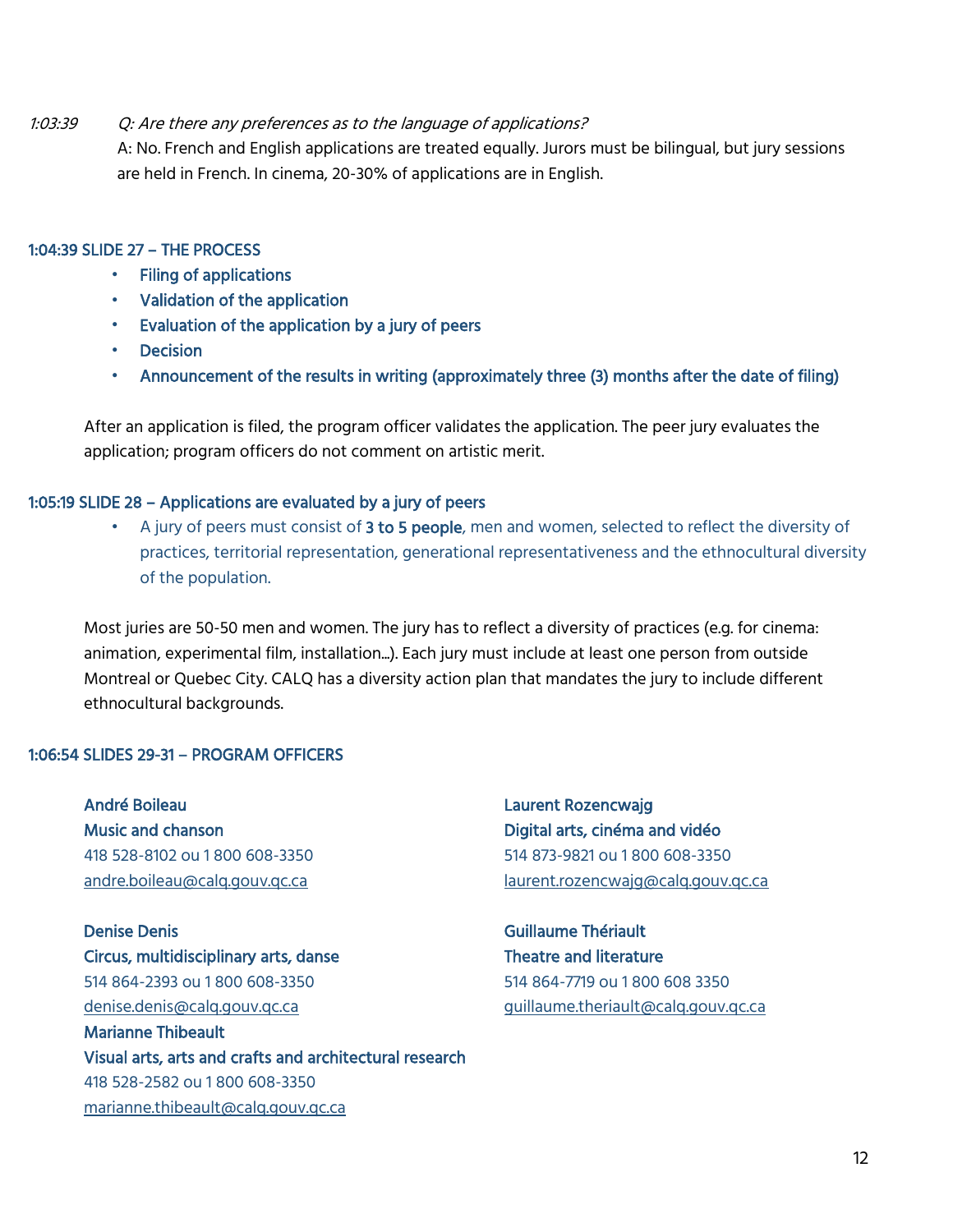All information in Laurent's presentation is also available on CALQ's website.

#### VARIOUS QUESTIONS

## 1:08:30 Q: If all juries are bilingual – what about literature? A: In literature, there is a jury specific for English literature. This is the only jury held in English, comprised of jury members who speak English as a first language.

1:09:10 Q: Can you apply for a grant after you start work on a project? A: When you apply for a grant, you can have started work on a project. However, the schedule for admissible fees begins four weeks after your application. For example, if you've started the writing process but want to apply for writing grants, you can only apply to cover expenses incurred at least four weeks after the application is submitted.

## 1:10:19 Q: If your application is rejected, can you resubmit? A: Yes. If it's the same project, however, you have to wait for the next fiscal year. If there are substantial changes to the project, you can reapply within the same fiscal year.

## 1:11:25 Q: For a research and creation grant, if you apply to execute a certain project idea but make discoveries along the way which change the anticipated outcome, is that viewed badly? A: No, it's part of the creative process. If the project changes completely, there should be a discussion with the program officer to validate its admissibility. You will need to submit an accurate budget for your final report. You can apply for a grant for pure research and there is no obligation to produce a specific result. Either way, CALQ can only close your grant once they receive justifications for your expenses with your final report. Just explain your process and the expenses you incurred.

# 1:13:15 Q: Does CALQ assemble juries at a certain time of year? A: The scheduling is internal to CALQ. You can apply whenever you want – it's the same available budget throughout the year.

- 1:13:55 Q: How do you choose jury members? A: Two ways. First, when you apply, you exist in CALQ's database. For cinema, Laurent sometimes notes down the names of applicants whose work is interesting and asks them to sit on juries. Second, you can apply to sit on a jury through CALQ's website. You can be an evaluator and apply for grants, but not during the same period.
- 1:15:11 Laurent advises applicants to get as many people as possible to read their application. It's very important that the writing is clear and grammatically correct, because juries may know nothing about your work other than what's in your application.